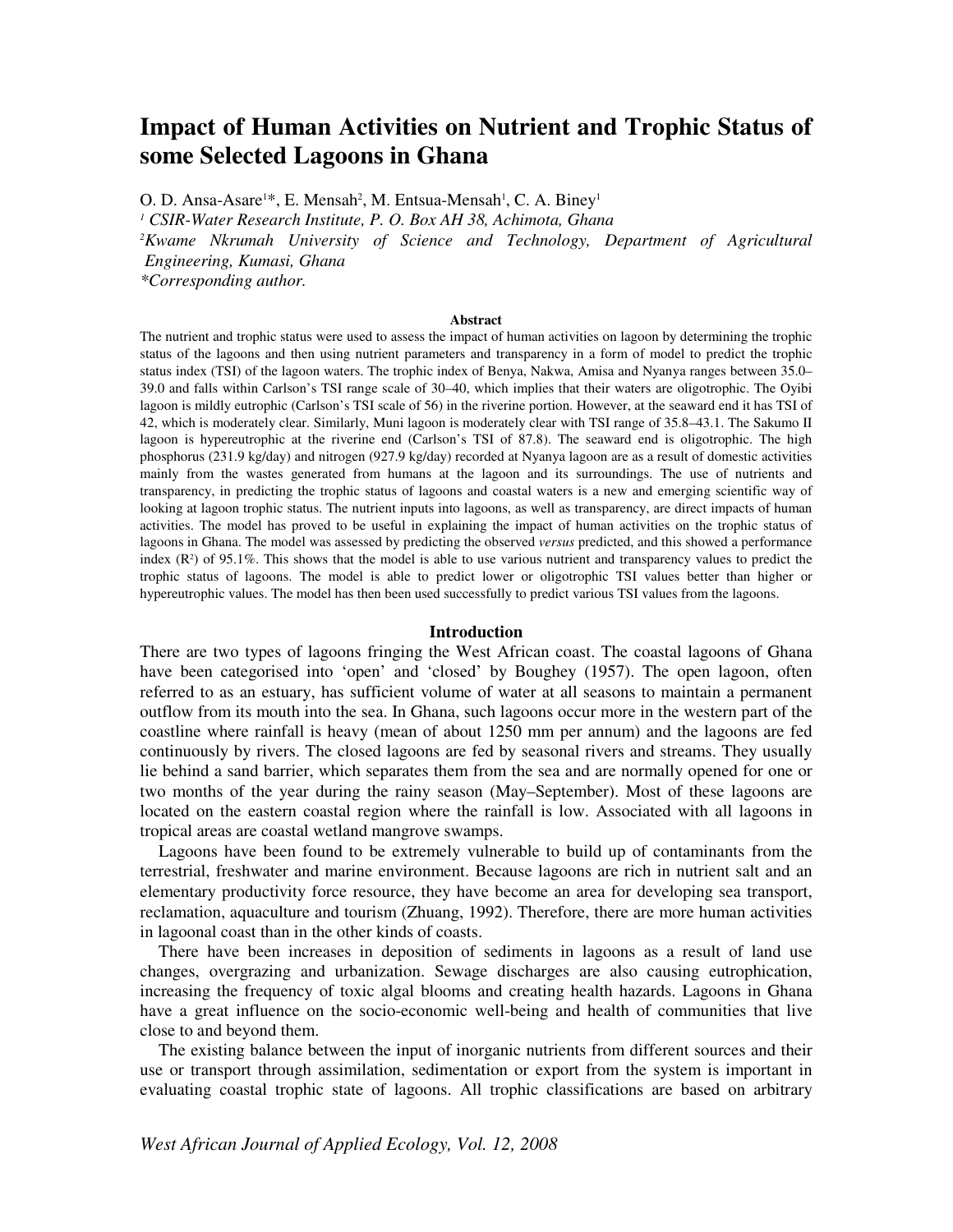divisions of a continuum, and, in marine ecosystems, no specific criteria have yet been established as it is the case in freshwater ecosystems (Havens *et al*., 1999).

The eight lagoons (Korle, Benya, Muni, Nakwa, Nyanya, Oyibi, Sakumo II and Amisa), which were studied, are associated with very intensive land use and waste disposal. There is also intensive harvesting of mangrove trees in some of the lagoons. The lagoons serve as conduits for the transport of both solid and liquid waste from most parts of the cities into the sea.

Almost all the lagoons are used in artisanal fisheries; they play an important role in the economy of some coastal inhabitants, especially during the off-season for marine fishing (Entsua-Mensah *et al*., 2004). There is growing evidence of disquieting determination of these lagoons under stress from human-induced interference. There is, therefore, a need for the adoption of effective conservation measures, as well as a search for wiser and sustainable management of the resources of the lagoons.

The specific objectives of this paper are to: (1) determine various sources of nutrient contaminants and their impact on the lagoon waters, (2) assess the trophic status of the lagoons, and (3) assess the loading rate of contaminants (nutrients) on the lagoons.

# **Materials and methods**

#### *Study area*

The eight lagoons (Korle, Benya, Muni, Nakwa, Nyanya, Oyibi, Sakumo II and Amisa) lie within longitudes 1° 30' W and  $0^{\circ}$  30' E, and latitudes 5° N and 5° 50' N. The geology of the coastal plains of Ghana has been divided into three main sections by Dickson & Benneh (1980). The south-east coastal plain is up to 80 km wide and the land is flat with a general elevation of less than 75 m. Between Accra and Songor lagoon the coast is sometimes cliffed and is composed of mid Devonian sandstone, grits shales. Further eastwards of the coast line is fairly smooth and is characterised by sandbars. It includes the Volta delta and the Keta lagoon. This portion of the coast is made up of recent unconsolidated sand clay and gravel. The central plain is composed of red continental deposits, limonitic sand, sandy clay and gravel. The eight lagoons fall within these set.

The whole coastal plain has two rainy seasons, the principal one reaching its maximum in May-June and the minor season begins in mid-August and ends in October. The mean annual rainfall is about 735 mm. The main economic activities in the catchment of the lagoons are fishing and salt winning. The geographical locations of the lagoons with their uses and other activities have been listed in Table 1.

| Name (nearest town)<br>Uses                                                           | Type of lagoon                   | Location                             | $Size (km^2)$ |       |                                                  |
|---------------------------------------------------------------------------------------|----------------------------------|--------------------------------------|---------------|-------|--------------------------------------------------|
|                                                                                       |                                  |                                      | Wetlands      |       | Open surface                                     |
| Benya lagoon (Elmina)<br>migrant waterfowl, fishing,<br>and crustaceans, salt mining. | Open                             | $5^{\circ}$ 05' N, $1^{\circ}$ 22' W | 2.305         | 0.118 | Feeding<br>site<br>for<br>for<br>fish<br>nursery |
| Amisa lagoon                                                                          | Open<br>firewood source, feeding | $5^{\circ}12'$ N, $1^{\circ}01'$ W   | 625           | 0.975 | Wildlife<br>habitat,<br>for migrant<br>sites     |
|                                                                                       | birds, nursery for fish and      | crustaceans, salt mining.            |               |       |                                                  |
| Nakwa lagoon                                                                          |                                  |                                      |               |       |                                                  |
|                                                                                       | Open                             | $5^{\circ}13'$ N, $1^{\circ}55'$ W   | 3.563         | 1.125 | Wildlife<br>habitat,                             |
| fuelwood source, nursery for                                                          |                                  |                                      |               |       | fish<br>and                                      |

#### TABLE 1 *Locations of lagoons with uses and activities*

*West African Journal of Applied Ecology, Vol. 12, 2008*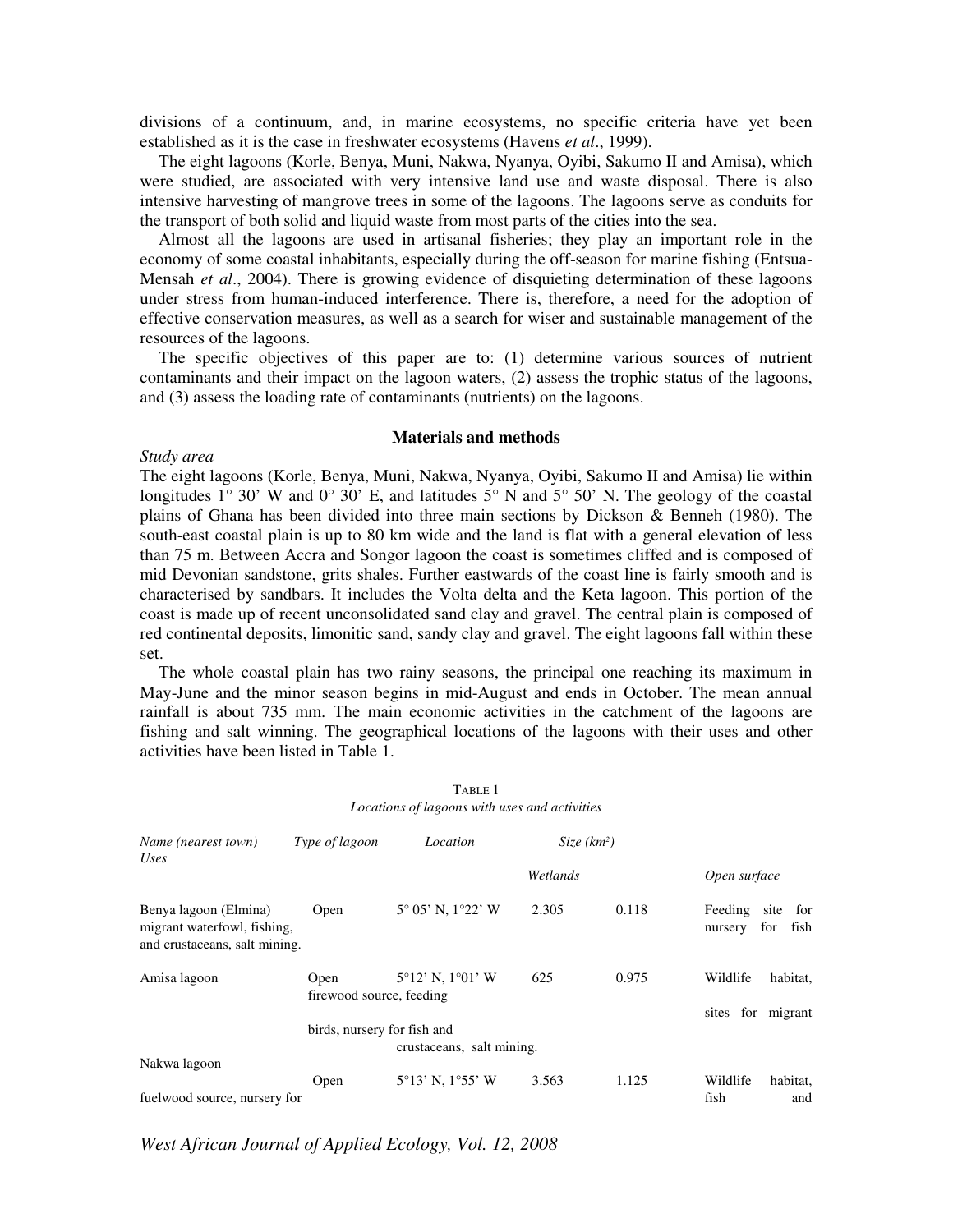| crustaceans, feeding site for migrant<br>extraction. |        |                                    |          |       | birds, salt           |
|------------------------------------------------------|--------|------------------------------------|----------|-------|-----------------------|
| Nyanya lagoon                                        |        |                                    |          |       |                       |
| (Gomoa-Nyanyano)                                     | Open   | 5,,28' N, $0^{\circ}24^{\circ}$ W  | Marginal | 0.245 | Firewood<br>source,   |
| feeding site for migrant                             |        |                                    |          |       | waterfowl,<br>salt    |
| extraction.                                          |        |                                    |          |       |                       |
| Sakumo II lagoon                                     |        |                                    |          |       |                       |
|                                                      | Open   | $5^{\circ}38'$ N, $0^{\circ}02'$ W | 5.813    | 1.063 | Fishing,<br>feeding   |
| site for migrant birds, nursery                      |        |                                    |          |       | fish<br>for<br>ground |
| and crustaceans.                                     |        |                                    |          |       |                       |
| Oyibi lagoon                                         |        |                                    |          |       |                       |
|                                                      | Open   | $5^{\circ}21'$ N, $1^{\circ}36'$ E | 3.575    | 0.026 | Fishing,<br>feeding   |
| site for migrant birds, nursery                      |        |                                    |          |       | for<br>fish<br>ground |
| and crustaceans, farming, salt                       |        |                                    |          |       | extraction.           |
| Muni lagoon                                          | Closed | $5^{\circ}19'$ N, $0^{\circ}39'$ E |          | 0.688 | Fishing,<br>feeding   |
| site for migrant birds, nursery                      |        |                                    |          |       | for<br>fish<br>ground |
| and crustaceans, farming, fuel                       |        |                                    |          |       | wood, mangroves.      |
| Korle lagoon                                         | Open   | $5^{\circ}32'$ N, $0^{\circ}13'$ W | 400      | 2.50  | Mangroves<br>as       |
| fuelwood source.                                     |        |                                    |          |       |                       |

Source: FOE, 1994.

## *Water samples*

Two water samples were taken from each of the eight lagoons from the seaward end (sampling point 2) and the other from the riverine portion (sampling point 1). The sampling programme was undertaken monthly from July 2001 to June 2002. In the field, all the samples were stored in opaque plastic bottles in an ice-chest at 4 ºC and analysed within 5 days.

Temperature and *p*H were determined *in situ*, using a mercury-in-glass thermo-meter, and a portable *p*H meter, respectively. For chlorophyll "a" (CHl-a) and Secchi disc determinations, samples were taken using standardised methods (APHA, 1998). All other parameters and nutrients (PO<sub>4</sub>-P, NO<sub>3</sub>-N, NH<sub>4</sub>-N) were also analysed using APHA (1998). Korle lagoon was heavily polluted to the extent that chlorophyll "a" could not be determined. The nutrients were analysed within 1.0–1.9% relative standard deviation using colorimetric methods.

The trophic status was estimated using the Carlson Index based on CHl-a concentration (Equation 1), as the presence of chlorophyll "a" in the water column is considered an almost immediate response to nutrient variability (Carlson, 1977). This allows monitoring and quantification data to be used as trustworthy indicators of phytoplankton biomass variations and ecosystem trophic state:

$$
TSI (CHl-a) = 10 \quad \underline{6 - 2.04 - 0.68 \ln CHl-a} \quad ......(1)
$$
  

$$
\ln 2
$$

 $TSI = Trophic state index$ 

TSI ranges along a scale from 0-100 that is based upon relationships between Secchi disc and surface water concentrations of algal chlorophyll and phosphorus. An increase in TSI of 10 units corresponds to halving of Secchi disc and doubling of phosphorus concentration.

# *Determination of nutrient inputs from settlements around the lagoons*

The inputs by the major settlements along the lagoon catchments were calculated to determine their significance. The WHO rapid assessment for polluted waters (Suess, 1982) was used for computations. Based on population estimates supplied by the Statistical Service, Ghana (2000), the loads per capita per day were used to compute projected nutrient inputs from settlements to the lagoons.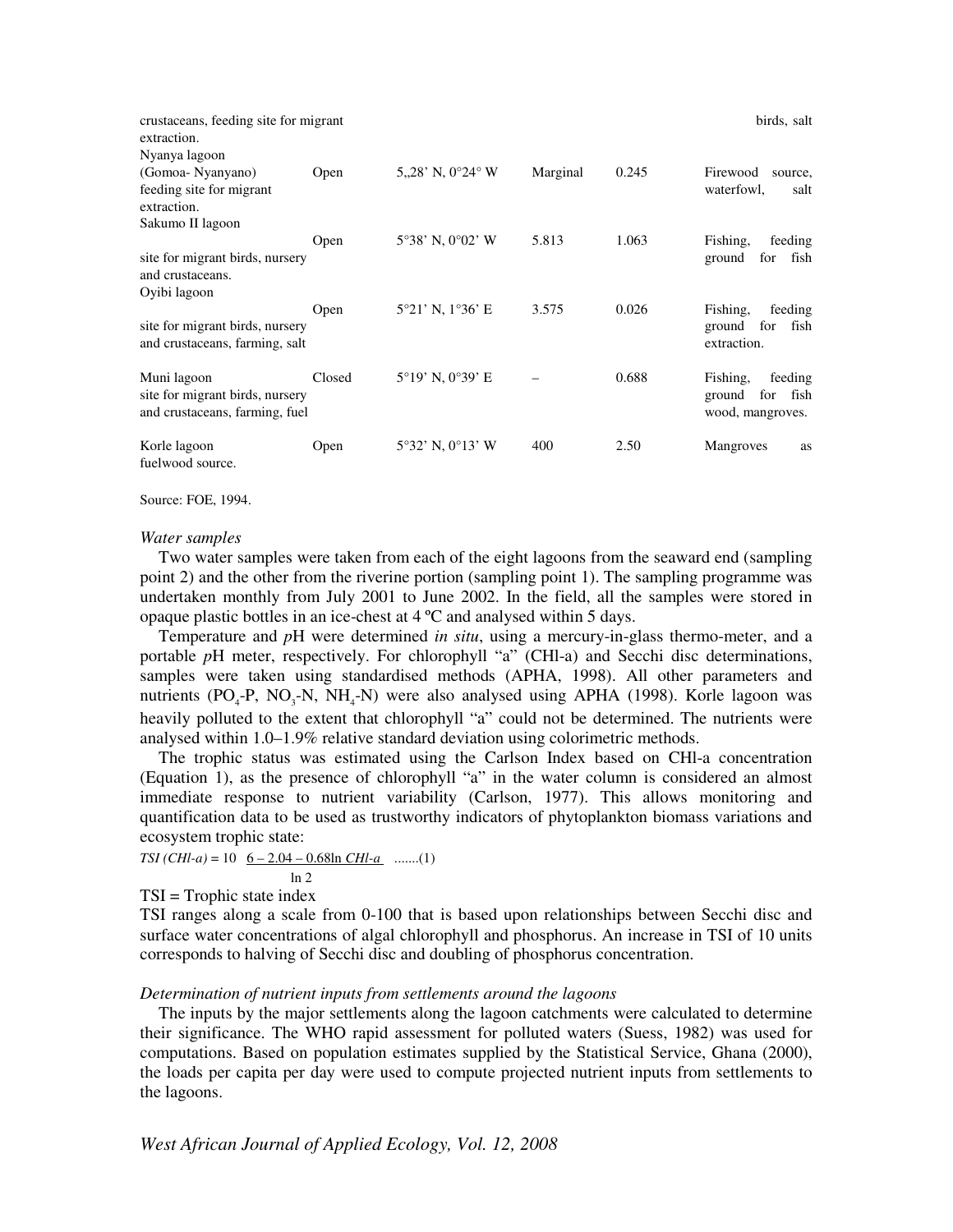The scale and hierarchization produced from the Carlson indices, specifically for this study are:

| TSI (Carlson,<br>1977) | Trophic status index and water quality                                                                                                                                         |
|------------------------|--------------------------------------------------------------------------------------------------------------------------------------------------------------------------------|
| $<$ 30                 | Oligotrophic; clear water, high DO throughout the year in the entire hypolimnion                                                                                               |
| 30-40                  | Oligotrophic; clear water; possible periods of limited hypolimnetic anoxia = $0$ )                                                                                             |
| 40-50                  | Moderately clear water; increasing change of hypolimnetic anoxia, fully supportive of all<br>swimmable/aesthetic uses                                                          |
| 50-60                  | Mildly eutrophic; decreased transparency; anoxic hypolimnion; macrophytic problems; warm-water<br>fisheries only; supportive of all swimmable/aesthetic uses but "threatened". |
| 60-70                  | Blue-green algae dominance; scums possible; extensive macrophyte problems                                                                                                      |
| 70-80                  | Heavy algal blooms possible throughout summer; dense macrophyte blooms; hypereutrophic                                                                                         |
| > 80                   | Algal scums; fish kills; few macrophytes due to algal shading; fish dominance; hypereutrophic                                                                                  |

## **Results and discussion**

*Nutrients inputs from settlements around the lagoons*

It is evident that the people from Nyanyano contributed the greatest nutrients to the lagoon waters. An observation made at the site with regard to indiscriminate defaecation also confirms this fact. The high phosphorus (231.9 kg/day) and nitrogen (927.9 kg/day) recorded in Nyanya lagoon are as a result of domestic activities, mainly from the wastes generated from humans into the lagoon and its surroundings (Table 2).

TABLE 2 *Nutrient inputs from settlements* 

| Catchment population (2004) | Settlement     | Total N (kg/day) | Total P (kg/day) |
|-----------------------------|----------------|------------------|------------------|
| 22861                       | Benya          | 274.1            | 68.6             |
| 6347                        | Nakwa          | 76.2             | 19.1             |
| 4629                        | Amisa (Asaafa) | 55.5             | 13.9             |
| 20100                       | Ovibi          | 241.2            | 60.3             |
| 23249                       | Muni           | 278.9            | 69.7             |
| 77334                       | Nyanyano       | 927.9            | 231.9            |
| 23852                       | Sakumo II      | 286.2            | 71.5             |
| 30144                       | Korle          | 361.7            | 90.4             |

The coastal environment and ecosystem are easily disturbed because of unrestrained human activities and inadequately planned land use system; consequently, the economic value of this resource is negatively affected. At present, because of salt winning in the lagoon environment, the feeding site for migrant birds has been reduced. If this situation continues, tourism will be badly affected (Table 2) (FoE, 1994).

# *Nutrients and trophic status index in eight selected lagoons in Ghana*

*Trophic status index of the lagoons.* The trophic index of Benya, Nakwa, Amisa and Nyanya ranges between 35.0-39.0 and falls within Carlson's TSI range scale of 30-40, which implies that their waters are oligotrophic. However, there are limited hypolimnetic periods within the year, and these are caused by the presence of nutrients through human activities. The Oyibi lagoon was mildly eutrophic (Carlson's TSI scale of 56) in the riverine portion, because of agricultural and other domestic activities. However, due to dilution and mixing at the seaward end, which was moderately clear, it had TSI of 42. Similarly, Muni lagoon was moderately clear with TSI range of 35.8-43.1 (Table 3). The Sakumo II lagoon is hypereutrophic at the riverine end (Carlson's TSI of 87.8). The seaward end was oligotrophic because of the dilution and mixing of seawater.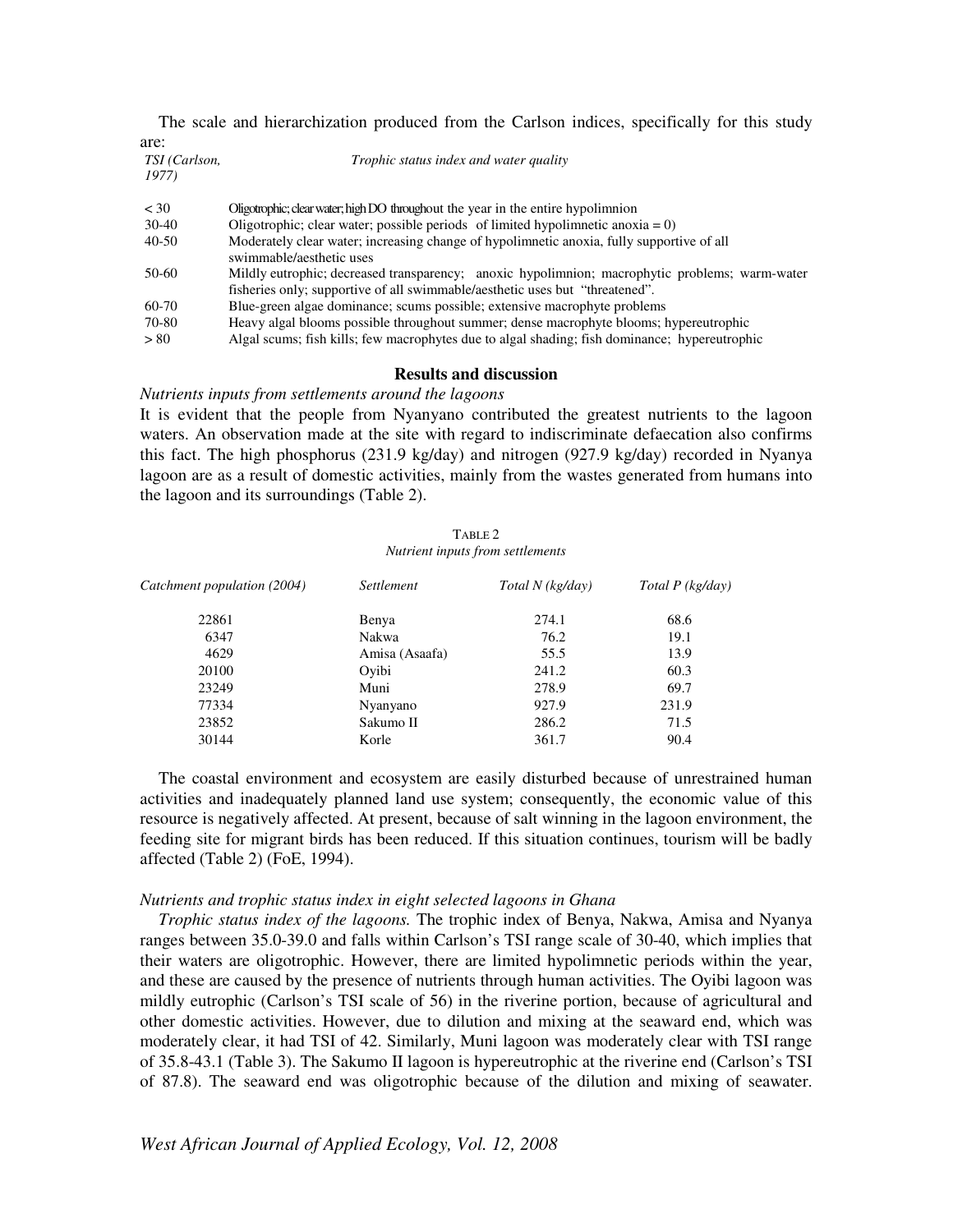Almost all the trophic status indices described in this text and also by the lagoons could be true reflections of the reality on the field.

| <b>Stations</b> | Sampling points | Chl-a<br>(mg/l) | Transparency | $NO3-N$<br>(mg/l) | $POa-P$<br>(mg/l) | $NH_{4}$ -N<br>(mg/l) | TSI<br>$(Chl-a)$ |
|-----------------|-----------------|-----------------|--------------|-------------------|-------------------|-----------------------|------------------|
| Benya           | 1               | 2.31            | 38.8         | 1.19              | 0.184             | 8.13                  | 38.8             |
|                 | 2               | 1.57            | 35.1         | 0.770             | 0.239             | 4.39                  | 35.0             |
| Nakwa           | 1               | 2.36            | 6.12         | 0.463             | 0.377             | 4.69                  | 39.0             |
|                 | 2               | 1.97            | 6.77         | 0.374             | 0.404             | 4.12                  | 37.2             |
| Amisa           | 1               | 2.23            | 6.47         | 0.876             | 0.074             | 3.02                  | 38.4             |
|                 | 2               | 2.31            | 6.07         | 0.395             | 0.106             | 3.26                  | 38.8             |
| Oyibi           | 1               | 14.2            | 15.7         | 7.48              | 0.465             | 2.63                  | 56.5             |
|                 | 2               | 3.33            | 11.6         | 1.29              | 0.201             | 1.69                  | 42.4             |
| Muni            | 1               | 3.60            | 7.64         | 0.424             | 0.558             | 3.95                  | 43.1             |
|                 | 2               | 1.70            | 6.41         | 0.379             | 0.459             | 3.87                  | 35.8             |
| Nyanya          | 1               | 1.96            | 9.85         | 0.595             | 0.202             | 4.29                  | 37.1             |
|                 | 2               | 1.96            | 13.1         | 0.483             | 0.182             | 3.81                  | 37.2             |
| Sakumo II       | 1               | 340             | 264          | 28.6              | 2.18              | 5.95                  | 87.8             |
|                 | $\overline{2}$  | 2.39            | 41.1         | 10.9              | 2.03              | 5.96                  | 39.1             |
| Korle           | $\mathbf{1}$    |                 | 2.69         | 23.3              | 7.95              | 115                   |                  |
|                 | $\overline{2}$  |                 | 3.41         | 6.82              | 8.13              | 120                   |                  |

TABLE 3 *Nutrients and trophic status index of the eight lagoons in Ghana* 

*NB*  $\cdot$  –  $\cdot$  means no reading was taken, because it was not detectable.

*Ammonia-nitrogen (NH<sup>4</sup> -N)*. Ammonia–N mean annual concentrations ranged from 2.63 mg/l in Oyibi lagoon to 115.0 mg/l in Korle for sampling point 1, which was the riverine portions of the lagoons (Table 3). The seaward end recorded a range of 1.69 mg/l in Oyibi to 120.0 mg/l in Korle lagoon. Generally, the mean annual concentration of ammonia-N for all the lagoons for the riverine portion (18.5 mg/l) was slightly higher compared to the mean annual seaward portion (18.4 mg/l).

Ammonia-N has an important role as key plant nutrient, as it is the most favourable form of plant N for assimilation (Wetzel, 2001). Large amounts of ammonia-N are derived mostly from organic sources by degradation of nitrogenous organic matter and are taken up at a higher rate in the day than in the night (Birch *et al*., 1981). The high mean annual ammonia-N concentra-tions of all the lagoons were a reflection of the highly localised inputs of contaminated organic waste in sewage effluents from the nearby towns, especially Korle lagoon (Asante *et al*., 2003). The remaining lagoons with the exception of Sakumo I, agricultural run-off in the catchment area, are also the causes of the high levels of ammonia-N. Ammonia-N is known to be the major fraction of total nitrogen in domestic effluent (Maybeck *et al.,* 1990).

*Nitrate-nitrogen.* The results in Table 3 show that nitrate-nitrogen concentrations for all the lagoons were higher in the riverine end (1) than at point 2, Nakwa, and this is an indication of the contribution of nutrient from rivers into lagoons. Sakumo II lagoon showed extremely high levels (28.6 mg/l) of nitrate-nitrogen at the riverine end. This indicates high loading from the river into the lagoon. High nitrate nitrogen is an indication of the impact of human and domestic activities in the lagoon catchment area.

The results in Table 3 also show that the nitrate-nitrogen concentrations are from both point and non-point sources, and are mainly from the rivers into the lagoons. The lagoons themselves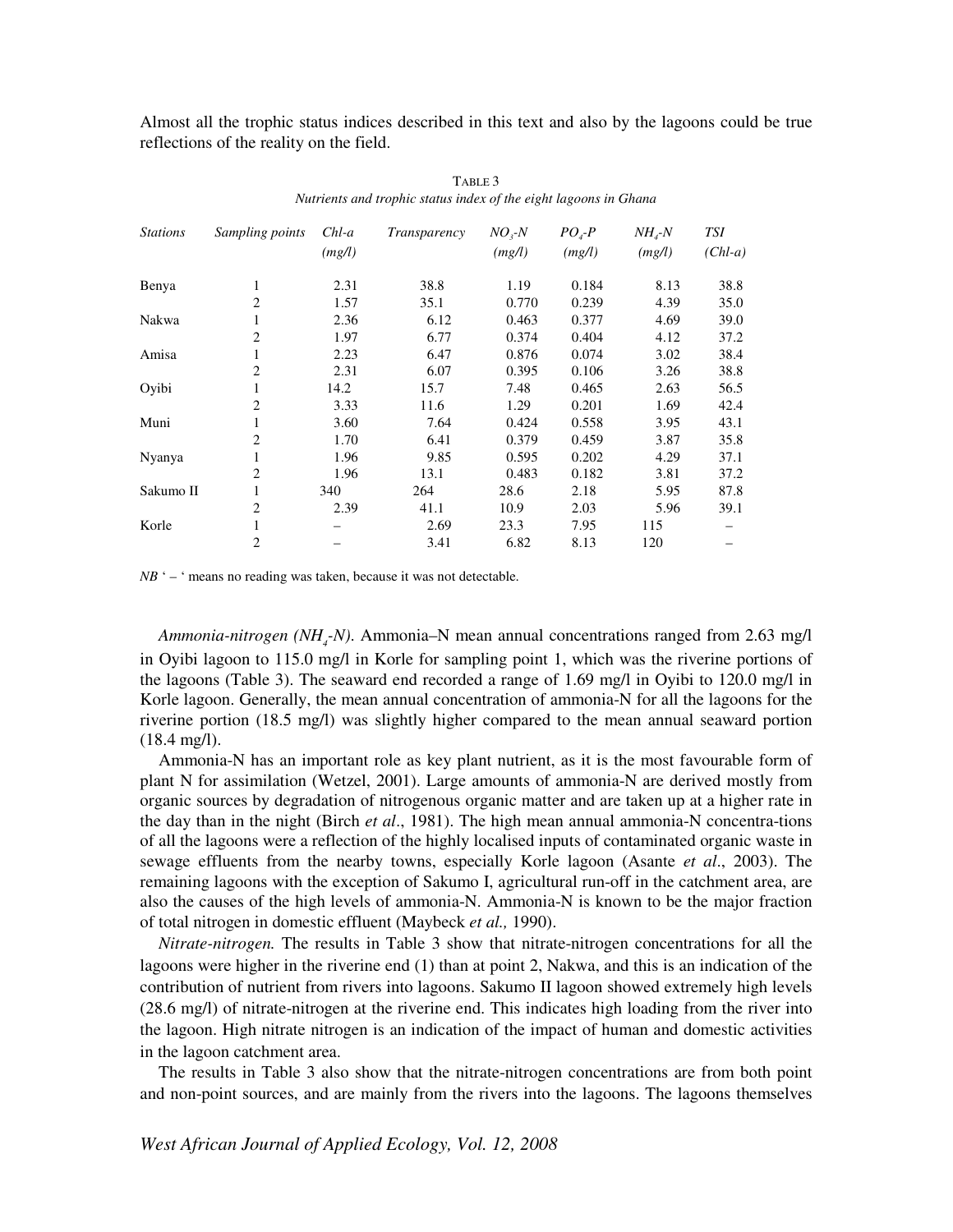were dominated by non-point sources from nearby agricultural runoff and domestic activities. There is a very strong correlation between TSI and nitrate-nitrogen with correlation coefficient of 0.9234 ( $P < 0.05$ ). This is an indication of the contribution of nitrate-nitrogen to the trophic status and also the algal biomass content of the lagoons.

*Phosphorus-phosphate (PO<sub>4</sub>P)* Generally, for phosphate-phosphorus (PO<sub>4</sub>-P) concen-trations from Oyibi, Muni, Nyanya and Sakumo II, the riverine portions had higher concentrations than the seaward end, suggesting that most of the  $PO_4$ -P came from the river into the lagoon (Table 3). Table 4 shows that the phosphate-phosphorus concentrations are mainly from non-point sources with varied sources from both the sea and the river. The levels of  $PO<sub>4</sub>-P$  concentrations between the rivers and the lagoons are indicative of the impact of domestic and agricultural activities from the various lagoons. The dry season  $PO_4$ -P values were lower than those of the rainy season, with higher coefficient of variation. The trend was observed in all the nutrients in the lagoons. This was due to the rains and its resultant runoff.

| $1$ ADLL T<br>Seasonal variation of nutrients in the lagoons |                |                 |     |                    |           |                 |       |                  |       |
|--------------------------------------------------------------|----------------|-----------------|-----|--------------------|-----------|-----------------|-------|------------------|-------|
| Season                                                       |                | Sampling points |     | $NOz$ -N<br>(mg/l) | (%)<br>CV | PO, P<br>(mg/l) | CV(%) | $NH-N$<br>(mg/l) | CV(%) |
| Wet                                                          |                |                 |     | 8.17               | 135       | 2.17            | 171   | 29.2             | 208   |
|                                                              |                | 2               |     | 2.24               | 94.3      | 2.15            | 187   | 29.6             | 213   |
| Dry                                                          |                |                 |     | 7.50               | 145       | 0.695           | 98.9  | 5.58             | 23.5  |
|                                                              | $\overline{c}$ | 3.20            | 121 | 0.647              | 117       | 5.13            | 24.2  |                  |       |

 $\text{Tr} \text{Tr} L$ 

## *Using nutrients to predict trophic status index*

Despite the fact that different approaches have been devised for evaluating the trophic status index (TSI), few have been found to be useful for comparison and generalization of their results. The existing balance between the input of inorganic nutrients from different sources and their use or transport through assimilation, sedimentation or export from the system is important in evaluating coastal trophic state.

The use of nutrients and transparency in predicting the trophic status of lagoons and coastal waters is new and emerging scientific way of looking at lagoon trophic status. The nutrient inputs into lagoons as well as transparency are direct impacts of human activities. In this paper, ammonia-nitrogen, nitrate-nitrogen, phosphate-phosphorus and transparency were used in a regression relationship to predict the trophic status of the lagoons in Ghana. The prediction was good, with a coefficient of determination ( $\mathbb{R}^2$ ) of 94.5%. The following regression expression was obtained for the variables:

TSILagoons = 42.9 - 0.791*NH<sup>4</sup> -N* + 2.42*NO<sup>3</sup> -N* – 11.2*PO<sup>4</sup> -P* + 0.014 *Trans ............* (2) The TSI is the trophic status index of the lagoons studied (Table 5),  $NH<sub>4</sub>$ -N is the ammonianitrogen of the lagoons (mg/l),  $NO_3$ -N is the nitrate-nitrogen of the lagoon (mg/l) and  $PO_4$ -P is phosphorus in phosphate (mg/l). Trans. = Transparency (cm).

TABLE 5 *Estimated mean trophic status index of some lagoons in Ghana* 

|                 |          | <i><b>Observed</b></i> | Predicted |
|-----------------|----------|------------------------|-----------|
| <b>Stations</b> | Sampling | TSI                    | TSI       |

*West African Journal of Applied Ecology, Vol. 12, 2008*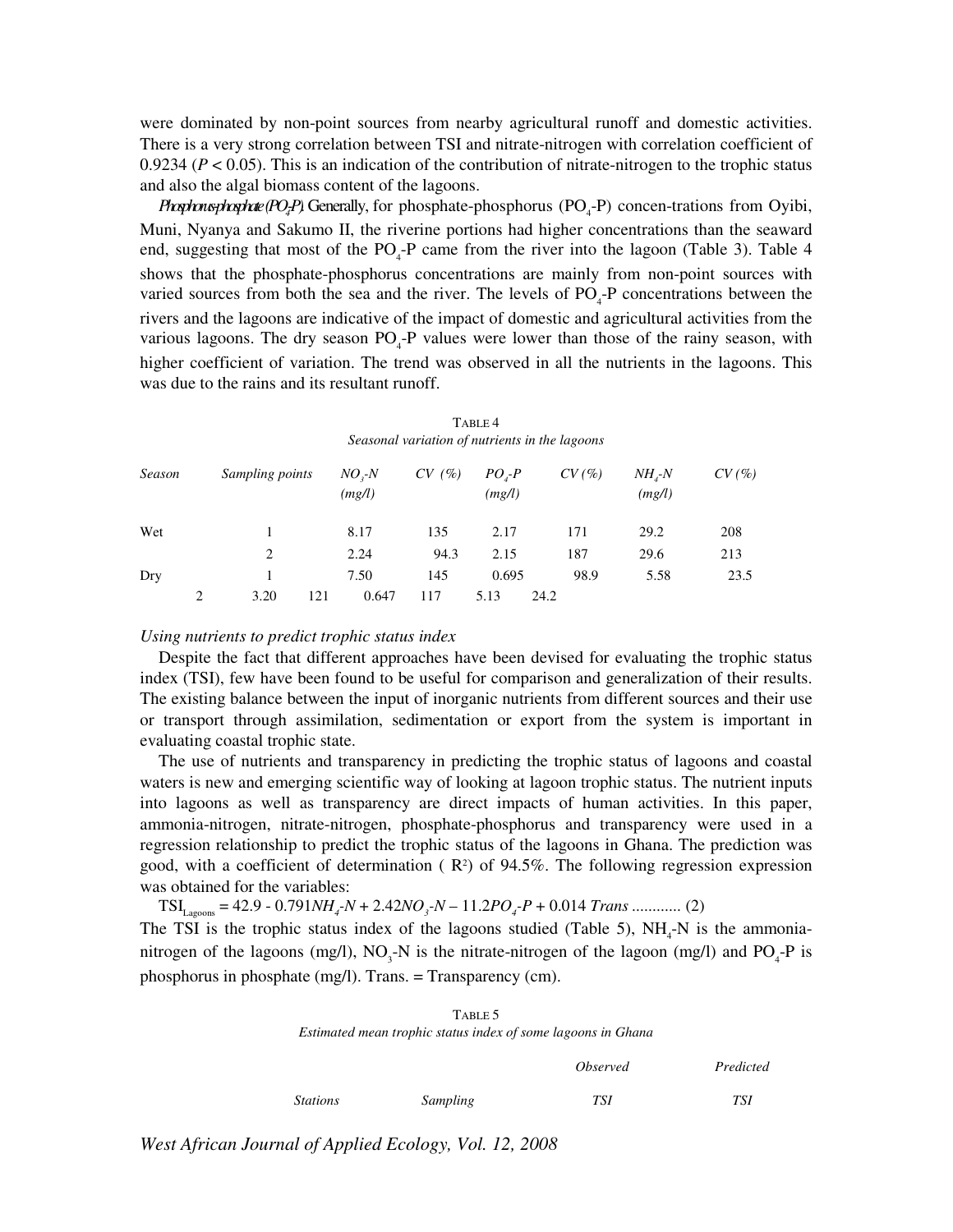|           | points         |      |      |
|-----------|----------------|------|------|
| Benya     | 1              | 38.8 | 37.9 |
|           | 2              | 35.0 | 39.1 |
| Nakwa     | 1              | 39.0 | 36.2 |
|           | $\overline{2}$ | 37.2 | 36.2 |
| Amisa     | 1              | 38.4 | 41.9 |
|           | 2              | 38.8 | 40.2 |
| Oyibi     | 1              | 56.5 | 54.0 |
|           | $\overline{2}$ | 42.4 | 42.6 |
| Muni      | 1              | 43.1 | 34.7 |
|           | $\overline{2}$ | 35.8 | 35.7 |
| Nyanya    | 1              | 37.1 | 38.8 |
|           | 2              | 37.2 | 39.2 |
| Sakumo II | 1              | 87.8 | 87.0 |
|           | $\overline{c}$ | 39.1 | 42.6 |
| Korle     | 1              |      |      |
|           | 2              |      |      |

*NB*  $\degree$  –  $\degree$  means no reading was taken, because it was not detectable.

*Model sensitivity of the individual parameters.* Quantitative assessment of model behaviour was derived from the calibration results, using the numerical criterion (Equation 3) for minimising the sum of squares of the residuals  $(E_{\rho})$  for the TSI:

*Er*  = 1 ∑ Cpi – Cmi 2 .......... (3) n – p i – 1

where n is the number of experimental results (e.g.168 for data set in a one year period), with sampling every month for one year,  $p$  is the number of estimated parameters ( $p = 4$  in this case),  $C_{pi}$  is the concentration of the TSI predicted by the model and  $C_{mi}$  is experimental TSI concentration. It was found out that ammonium-nitrogen  $(NH_4-N)$ , nitrate-nitrogen  $(NO_3-N)$ , phosphorus-phosphate  $(PO_4-P)$  and transparency (Trans.) were all sensitive parameters in the model, judging from their error curves (Fig. 2), which were narrow and well separated.



*West African Journal of Applied Ecology, Vol. 12, 2008*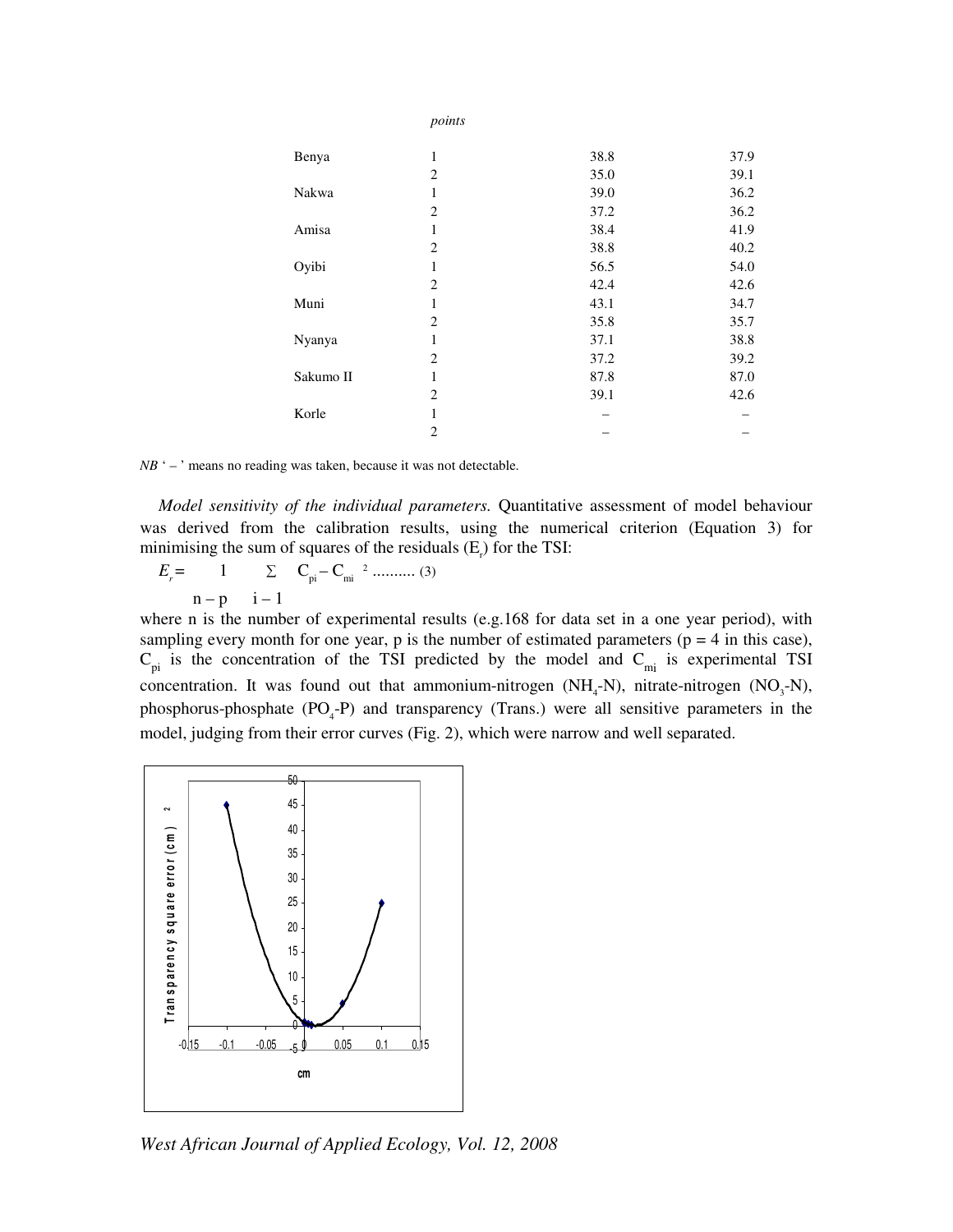

Ammonium-nitrogen, nitrate-nitrogen and phosphorus-phosphate were indicative of considerable human activity impact on the lagoon waters, and these were confirmed by their high levels found in the lagoon waters. Transparency was also sensitive to the model because of the linkage of productivity to TSI. Generally, the testing of the TSI model has confirmed that the total trophic index depends on phosphorus-phosphate, ammonium-nitrogen, nitrate-nitrogen and transparency as key parameters, all of which are included in the model.

Sensitivity analysis, according to France & Thornley (1984), shows a narrow curve (Fig. 2) when the parameters in the model are sensitive. Fig. 2a-d show the various sensitivity plots for individual parameters in the model. The order of sensitivity follows this decreasing trend:  $PO_4$ -P  $> NH_4$ -N  $> Trans. > NO_3$ -N. The curves follow this order in terms of its sensitivity ('narrowness').

From these diagrams, one can infer that  $PO_4$ -P, NH<sub>4</sub>-N, Trans. and NO<sub>3</sub>-N are all location dependent, and the degree of sensitivity depends on the concentration level. It is, therefore, not surprising that  $PO_4$ -P is the most sensitive parameter in determining the trophic status of the lagoon, because phosphorus-phosphate is known to be the limiting nutrient for photosynthesis. The model confirms this idea, and the sensitivity analysis is also confirming this idea that the model is more sensitive to this parameter in the lagoons of Ghana.

*Assessment of fit of the model.* Accept-able calibration was demonstrated by statistically analysing the relationship between predicted and observed concentra-tions for the selected parameters. A linear regression between simulated (predicted) TSI and observed TSI values is shown in Fig 3.

The model was assessed by predicting the observed *versus* predicted values, and this showed a performance index  $(R^2)$  of 95.1%. This shows that the model is able to use different nutrients and transparency values to predict TSI values for various lagoons in Ghana. The model is able to predict lower or oligotrophic TSI values better than higher or hypereutrophic values. The model was then used to predict various TSI values for the lagoons.

*Validation of the model.* The closeness of the computed curves to the experimental data points gives a visual impression of the agreement, but an objective mathematical estimate of the degree of fit is more satisfactory for optimising the model. The simplest relationship would be a straight line (Hardisty *et al.*, 1993) of the form: Observed results = m (Predicted results) + C, where m =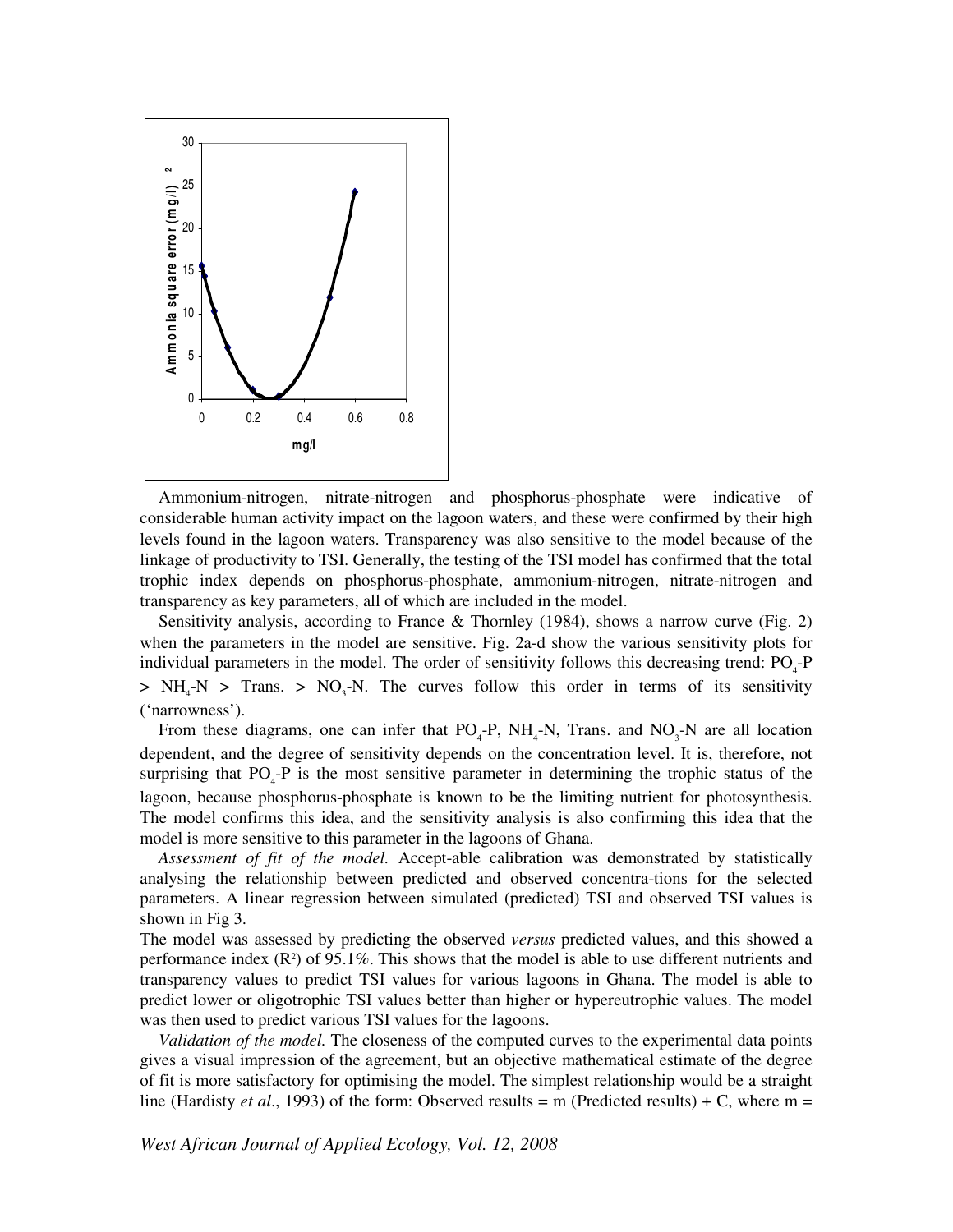gradient (taken from the model graph) and  $C = a$  constant determined by any one of a number of statistical techniques. Such a plot would, therefore, show the model's predictions on the x-axis and the observations on the y-axis. Then a straight line with a slope of 1 and zero intercept indicates a validated model, and  $R^2$  = Performance index (Hardisty *et al.*, 1993) of the validated model, also termed the coefficient of determination (Chapra, 1997). For the data set used to model TSI,  $R^2 = 0.9514$ , which is deemed to be adequate for the present purpose. The slope = 0.942, which is also very close to 1. The over all equation is  $y = 0.9417x + 2.6381$  (Fig. 3).

# **Conclusion**

The trophic index of Benya, Nakwa, Amisa and Nyanya ranges between 35.0-39.0 and falls within Carlson's TSI range scale of 30-40, which implies that their waters are oligotrophic. The high phosphorus (231.9 kg/day) and nitrogen (927.9 kg/day) recorded at Nyanya lagoon are as a result of domestic activities mainly from the wastes generated from humans into the lagoon and its surroundings. The Oyibi lagoon is mildly eutrophic (Carlson's TSI scale of 56) in the riverine portion because of agricultural and other domestic activities. However, due to dilution and mixing at the seaward end, which is moderately clear, has TSI of 42. Similarly, Muni lagoon is moderately clear with TSI range of 35.8-43.1. The Sakumo II lagoon is hypereutrophic at the riverine end (Carlson's TSI of 87.8). The seaward end was oligotrophic. The nutrient inputs into lagoons as well as transparency are direct impacts of human activities.

The model has proved to be useful in explaining the impact of human activities on the trophic status of lagoons in Ghana. The model has also helped in explaining the four key parameters,  $PO_4$ -P, NH<sub>4</sub>-N, NO<sub>3</sub>-N and Trans. One advantage is that, instead of measuring chlorophyll "a" to determine the TSI, one can determine routinely the four parameters to predict the trophic status of the lagoon.

## **Acknowledgement**

The authors wish to thank the University of Rhode Island of USA and CSIR-Water Research Institute (CSIR-WRI) for the study grant for this project. They particularly acknowledge Mr S. Abu and other technical staff of CSIR-WRI for their assistance. The facilities used in both Ghana and Rhode Island are also acknowledged.

#### **References**

- **American Public Health Association** (1998). *Standard Methods for the Examination of Water and Wastewater*, 14 edn. Washington, D.C., 1193 pp.
- **Asante K. A., Ansa-Asare O. D., Asmah R.** and **Biney C. A.** (2003). Impact of Korle Lagoon on Immediate Inshore Waters of Accra. *J. applied Sci. Technol* **8**(1 & 2): 44–54.
- **Birch P. B., Gordon D. M. and McComb A. J.** (1981). Nitrogen and phosphorus nutrition of cladophora in the Peel-Harvy estuarine system, Western Australia. *Bot. Mar***. 34**: 381–7.
- **Boughey A.S. (1957)** Ecological studies of tropical coastlines. The Gold Coast, West Africa. *J. Ecol*. **45**: 665-687. **Carlson R. E.** (1977). A trophic state index for lakes. *Limnol. Oceanogr*. **22**: 361-369.

**Chapra C. S.** (1997) *Surface Water Quality Modelling*. The McGraw-Hill Company, Inc. New York. pp. 381–385.

**Dickson K. B.** and **Benneh G.** (1980). *A new Geography of Ghana*, metricated edn. Longman Group Ltd, London.

- **Entsua-Mensah M., de Graft- Johnson K. A. A., Ansa–Asare, O. D., Amevenku F., Quarcoopome T.** and **Biney C. A.** (2004). *The Impact of Salt Winning on Coastal Biodiversity in Ghana.* Report Prepared for the French Embassy, Accra, Ghana.
- **FoE (Friends of the Earth, Ghana)** (1994). *Wetlands Management in Ghana*. A Research Project Sponsored by IDRC, Canada (Summary report)

**France J.** and **Thornley J. H. M**. (1984)*. Mathematical models in agriculture*. Butterworths, London. p. 30.

**Hardisty J., Taylor D. M.** and **Metcalfe S. E.** (1993). *Computerised environmental modelling* – *a practical introduction using Excel*. John Wiley, New York. pp. 1–50.